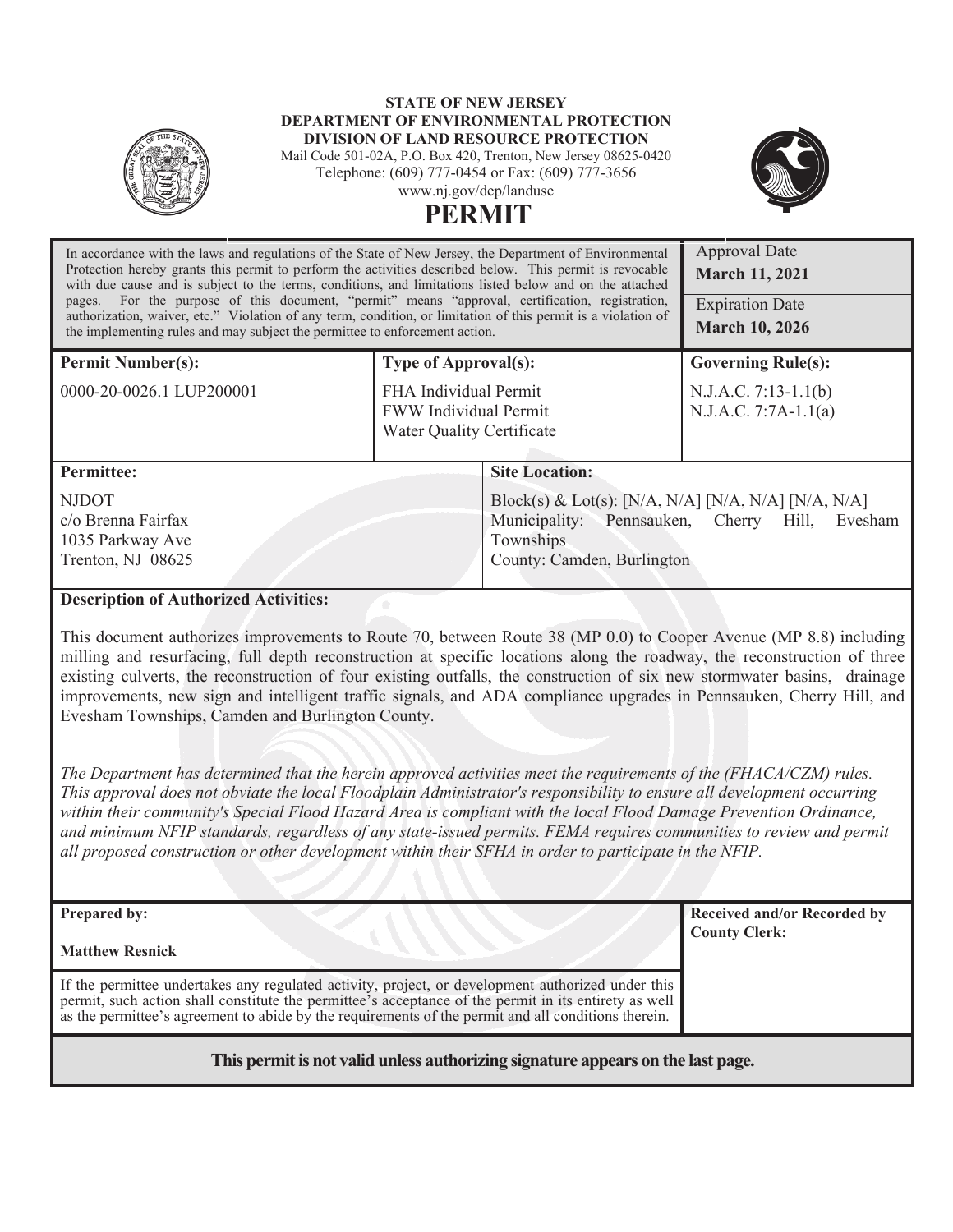### **STATEMENT OF AUTHORIZED IMPACTS:**

The authorized activities allow for the permittee to undertake impacts to regulated areas as described below. Additional impacts to regulated areas without prior Department approval shall constitute a violation of the rules under which this document is issued and may subject the permittee and/or property owner to enforcement action, pursuant to N.J.A.C. 7:13-21.8; N.J.A.C. 7:7A-19.11.

| <b>FWW Individual Permit-</b><br><b>Wetlands (not</b><br><b>SFH/Duplex)</b> | <b>Permanent Disturbance</b><br>(Acres) | <b>Temporary Disturbance</b><br>(Acres) |
|-----------------------------------------------------------------------------|-----------------------------------------|-----------------------------------------|
| <b>Freshwater wetlands</b>                                                  | 0.022                                   | 0.002                                   |
| <b>Transition areas</b>                                                     | 0.318                                   | 0.038                                   |
| <b>State open waters</b>                                                    | 0.019                                   | 0.058                                   |

| <b>Riparian Zone</b><br><b>Vegetation</b> | Area of riparian zone<br>(Acres) |
|-------------------------------------------|----------------------------------|
| Permanent<br><b>Disturbed</b>             | 0.521                            |
| <b>Temporary</b><br><b>Disturbed</b>      | 0.072                            |

### **PRE-CONSTRUCTION CONDITIONS:**

- 1. All sediment barriers and other soil erosion control measures shall be installed prior to commencing any clearing, grading or construction onsite, and shall be maintained in proper working condition throughout the entire duration of the project
- 2. Construction equipment shall not be stored, staged or driven within any channel, freshwater wetland or transition area, unless expressly approved by this permit and/or described on the approved plans.
- 3. De-watering of cofferdams must include properly sized temporary sediment basins or other filtering methods to reduce turbidity. The stream area to receive return water discharged from cofferdams must be encompassed by a turbidity barrier. The turbidity barrier must be located parallel to the stream banks and anchored to the shoreline to maintain free flow of the stream center. In order to avoid obstruction of stream flows or fish passage, turbidity barriers must not be placed across the entire stream channel.

# **STATE HISTORIC PRESERVATION CONDITIONS:**

1. The applicant shall consult with the Historic Preservation Office (HPO) regarding the outfall structures located within the Cooper River Park Historic District which is listed on the New Jersey and National Registers of Historic Places. The applicant shall ensure that the outfall structure's materials, color, and finishes are in accordance with the Secretary of the Interior's *Standards for the Treatment of Historic Properties* pursuant to NJAC 7:7A-5.7(b)(5). The consultation with the HPO shall be concluded within 60-days of permit issuance or mutually agreed upon time frame.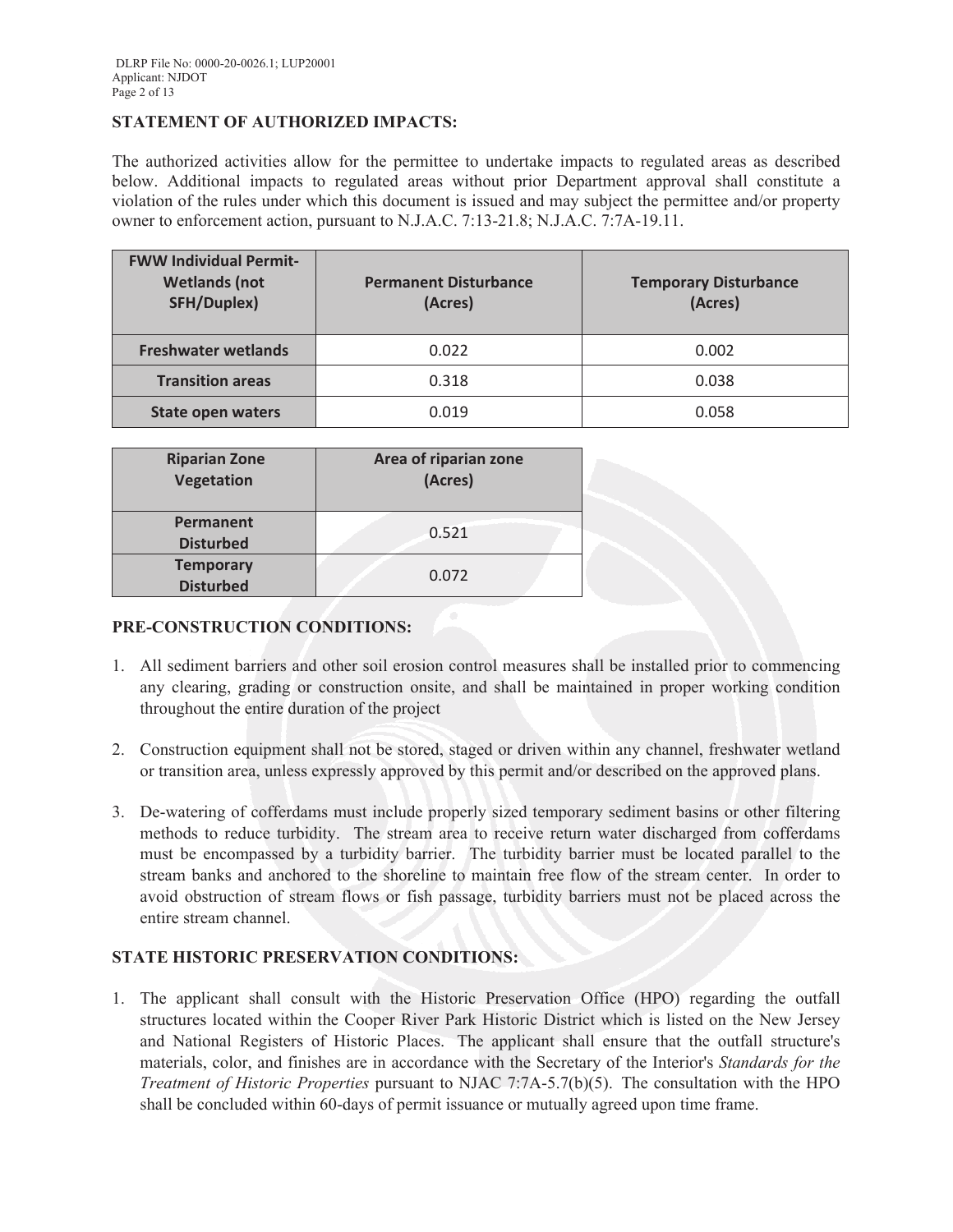# **FLOOD HAZARD AREA SPECIAL CONDITIONS:**

- 1. All excavated material and dredged material shall be disposed of in a lawful manner outside of any flood hazard area riparian zone, open water, freshwater wetland and adjacent transition area, and in such a way as to not interfere with the positive drainage of the receiving area.
- 2. In order to protect warm water general game fish species within Chandler's Run, Cropwell's Brook, Cooper River UNT, Cooper River, and Cropwell's Branch, no grading, construction or clearing is permitted within the river between May 1<sup>st</sup> through June 30<sup>th</sup> of each calendar year. Furthermore, any activity outside the river, which would likely introduce sediment into the rivers and/or increase its turbidity, is also prohibited during this period. The Department reserves the right to suspend all regulated activities onsite should it be determined that the permittee has not taken proper precautions to ensure continuous compliance with this condition. If sediment control structures are installed prior to the timing restrictions stated above, construction behind the sediment control structures may proceed during the restricted period.
- 3. In order to protect migratory anadromous fish species within South Branch Pennsauken Creek, no grading, construction or clearing is permitted within the river between April 1<sup>st</sup> through June 30<sup>th</sup> of each calendar year. Furthermore, any activity outside the river, which would likely introduce sediment into the rivers and/or increase its turbidity, is also prohibited during this period. The Department reserves the right to suspend all regulated activities onsite should it be determined that the permittee has not taken proper precautions to ensure continuous compliance with this condition. If sediment control structures are installed prior to the timing restrictions stated above, construction behind the sediment control structures may proceed during the restricted period
- 4. The Department has determined that this project is eligible for the linear development waiver of the Stormwater Management rules at N.J.A.C. 7:8-5.2(e). Any future expansion or alteration of the approved stormwater management system, which would affect water quality, increase the rate or volume of stormwater leaving the site, affect the infiltration capacity on the site, or alter the approved low impact site design, shall be reviewed and approved by the Department prior to construction. This includes any proposed changes to the discharge characteristics of any basin, the construction of new inlets or pipes that tie into the storm sewer network and/or the replacement of existing inlets or pipes with structures of different capacity.
- 5. Construction may only be performed in the dry or de-watered conditions. No work may be performed in the wet.
- 6. The regulated activities shall not expose unset, raw or tremie cement to flowing water within any channel or regulated water during construction, since such contact can be toxic to aquatic biota.
- 7. Vegetation within 50/300 feet of the top of the bank shall only be disturbed in the areas specifically shown on the approved drawing(s). No other vegetation within  $50/300$  feet of the top of any stream bank onsite shall be disturbed for any reason. This condition applies to all channels onsite regardless of the contributory drainage area.
- 8. All riparian zone vegetation that is cleared, cut, and/or removed to conduct a regulated activity, access an area where regulated activities will be conducted, or otherwise accommodate a regulated activity shall be replanted immediately after completion of the regulated activity, unless prevented by seasonal weather, in which case the vegetation shall be replanted as soon as conditions permit.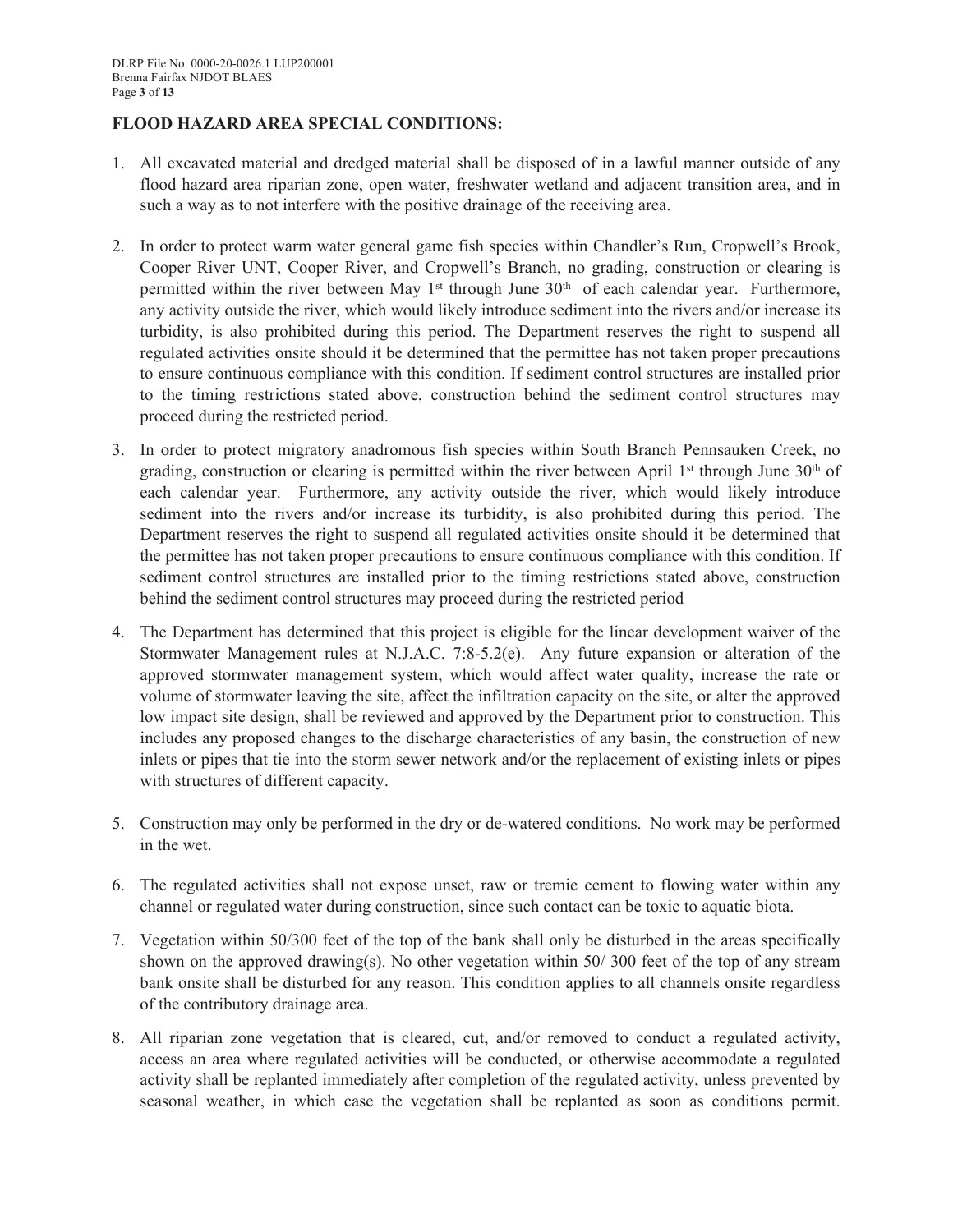Portions of the riparian zone occupied by an authorized structure need not be replanted. The vegetation to be replanted shall:

- i. Consist of vegetation of equal or greater ecological function and value as the vegetation that was cleared, cut, or removed. For example, herbaceous vegetation may be replaced with the same type of vegetation or with trees, but the trees in forested areas must be replaced with trees of equal or greater density and ecological function and value;
- ii. Consist of native, non-invasive vegetation, except in an actively disturbed area. In an actively disturbed area, the vegetation may be replaced with the same type of vegetation that was cleared, cut, or removed, or with another kind of vegetation typical of an actively disturbed area. For example, lawn grass may be replaced with garden plants or agricultural crops; and
- iii. In cases where replanting would interfere with continued access to or maintenance of a structure that is required by Federal, State, or local law, the vegetation replanted shall meet the requirements to the extent feasible.

# **FRESHWATER WETLANDS SPECIAL CONDITIONS:**

- 1. Any additional un-permitted disturbance of freshwater wetlands, State open waters and/or transition areas besides that shown on the approved plans shall be considered a violation of the Freshwater Wetlands Protection Act Rules unless the activity is exempt or a permit is obtained from the Department prior to the start of the proposed disturbance.
- 2. Any pipes laid through wetlands, transition areas, or State open water must be properly sealed so as to prevent leaking or infiltration. Pipes and backfilled materials must be placed entirely beneath the preexisting ground elevation.
- 3. The excavation within the wetlands and transition area must be backfilled with the original soil material or suitable material to within 18 inches of the surface. The upper 18 inches must be backfilled with the original topsoil material to the preexisting elevation and replanted with indigenous species.
- 4. All temporarily disturbed freshwater wetlands and transition areas must be restored to preconstruction conditions following the completion of the authorized activities.
- 5. This permit to conduct a regulated activity within freshwater wetlands includes the Division's approval of a Water Quality Certificate for these activities.

#### **FRESHWATER WETLAND MITIGATION PERMIT CONDITIONS:**

- 1. The permittee shall mitigate for the temporary disturbance of 0.002 acres and permanent disturbance of 0.022 ac to freshwater wetlands through an on-site or off-site creation, restoration, or enhancement project or with the purchase of credits from a mitigation bank serving the appropriate watershed management area in accordance with the mitigation hierarchy. (N.J.A.C. 7:7A-11 et seq)
- 2. **At least 90 days prior to the initiation of regulated activities authorized by this permit**, the permittee shall submit a mitigation proposal to the Division of Land Resource Protection (Division) for review and approval. Activities authorized by this permit shall not begin until the permittee has obtained written approval of a mitigation plan from the Department (N.J.A.C. 7:7A-11.6(a)).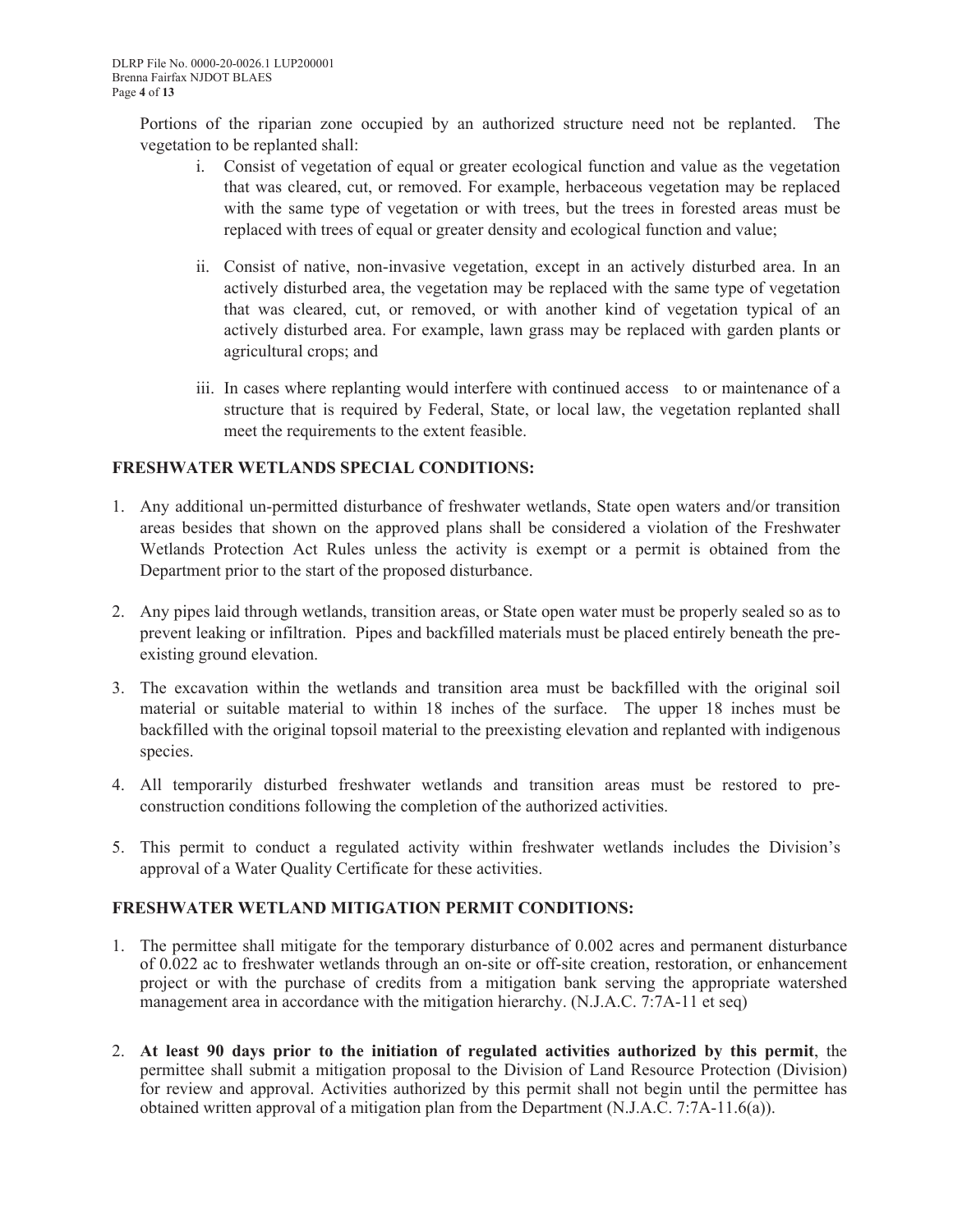- 3. **All mitigation shall be conducted prior to or concurrent with the construction of the approved project** (N.J.A.C. 7:7A-11.3(a)). Concurrent means that at any given time, the mitigation must track at the same or greater percentage of completion as the project as a whole.
- 4. If the permittee fails to perform mitigation within the applicable time-period the acreage of mitigation required shall be increased by 20 percent each year after the date mitigation was to begin (N.J.A.C.  $7:7A-11.3(c)$ ).
- 5. If the applicant is considering obtaining land to satisfy a mitigation requirement, the Department strongly recommends that the permittee obtain the Division's conceptual review and approval of any land being considered as a potential mitigation area.
- 6. If the permittee is purchasing credits from a mitigation bank to satisfy a mitigation requirement, prior to the initiation of regulated activities authorized by this permit, the permittee shall submit proof of purchase for **0.022** mitigation credits from an approved wetland mitigation bank to the attention of the Mitigation Unit Supervisor, NJDEP, Division of Land Resource Protection at Mail Code 501-02A, P.O. Box 420, Trenton, NJ 08625-0420.

At this time, the following banks are approved to serve the project area; additional banks may be approved at any time, so please contact the Mitigation unit for the most up to date service area information if you would like additional options.

Willow Grove Lake Wetlands Mitigation Bank – Heather Brecht, The Nature Conservancy – New Jersey Chapter, 2350 Route 47, Delmont, NJ 08314, Phone: (609) 861-4122, Fax: (609) 861-4420, or Email: heather.brecht@tnc.org

- 7. If the permittee is considering conducting a creation, restoration or enhancement project, the following conditions shall apply:
	- a. **Prior to the initiation of regulated activities** authorized by this permit the permittee shall submit a final design of the mitigation project for approval and include all of the items listed on the checklist entitled Checklist for Completeness: Creation, Restoration or Enhancement for a Freshwater Wetland Mitigation Proposal located at http://www.nj.gov/dep/landuse/forms/index.html.
	- b. **Prior to the completion of the mitigation project**, the permittee shall complete, sign and file with the County Clerk (the Registrar of Deeds and Mortgages in some counties), a conservation restriction that meets the requirements of N.J.A.C. 7:7A-12.1. The conservation restriction shall include the wetland and required transition area and conform to the format and content of the Wetlands Mitigation Area model conservation restriction that is available at: http://www.nj.gov/dep/landuse/forms/index.html. The applicant is required to include a metes and bounds description shown on a map. Within 180 days of the issuance of the mitigation approval, the recorded conservation restriction shall be provided to the Mitigation Unit, NJDEP Division of Land Resource Protection for verification. (N.J.A.C. 7:7A-12.1 et. seq.)
	- c. The permittee shall notify the Mitigation Unit at the Division of Land Resource Protection in writing **at least 30 days prior to the start of construction of the wetland mitigation project** to arrange an on-site pre-construction meeting among the permittee, the contractor, the consultant and the Division.
	- d. To ensure the intent of the mitigation design and its predicted wetland hydrology is realized in the landscape, the mitigation designer shall be present on-site during all critical stages of mitigation construction and during the restoration of any temporarily impacted areas. Critical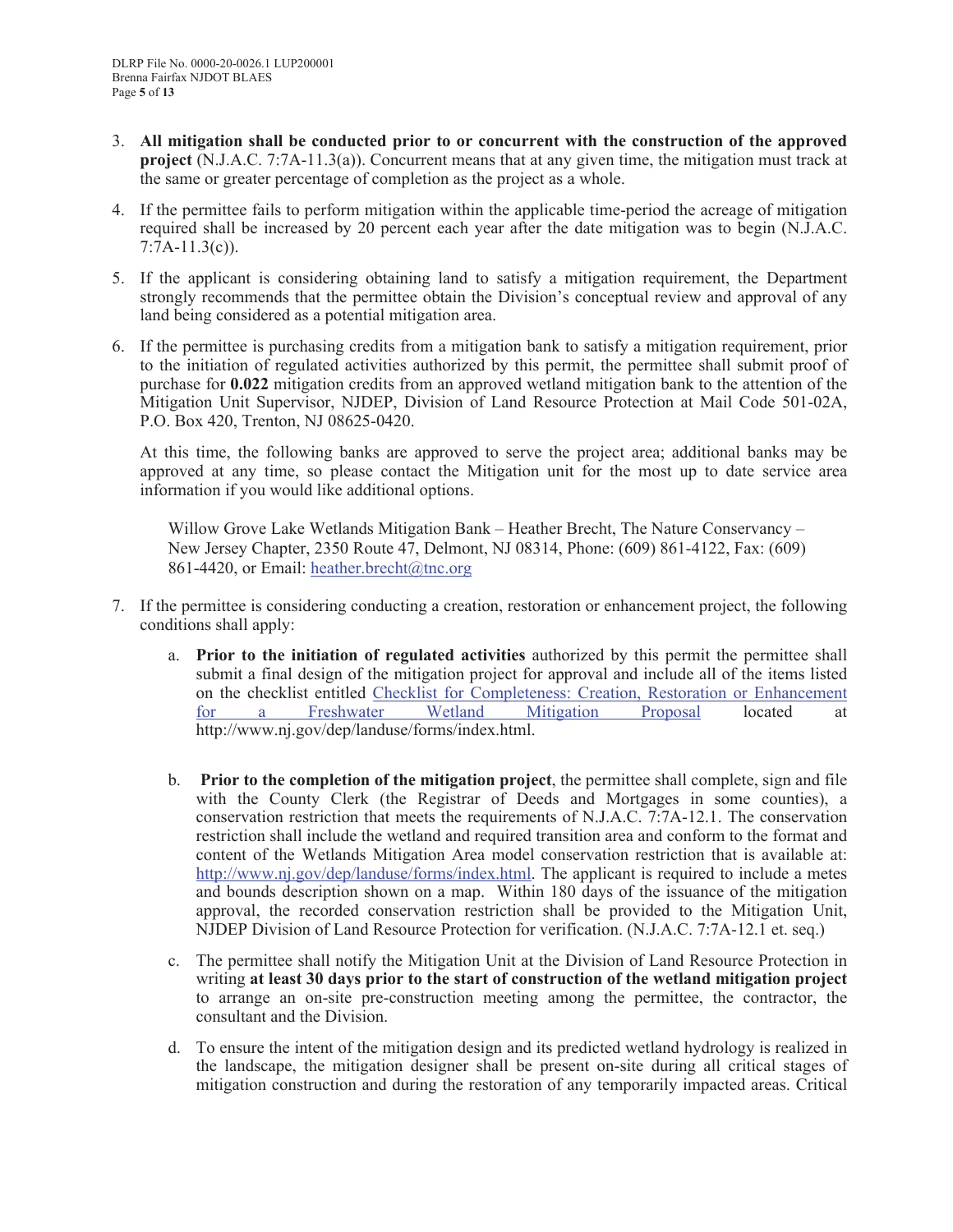stages of construction include but are not limited to herbicide applications, earthmoving activities, planting, and inspections.

- e. The permittee shall be responsible for ensuring that best management practices are used throughout construction to control the spread and colonization of highly invasive plants. Specifically, all equipment, especially tracks and tires, must be thoroughly cleaned every time equipment or vehicles move from an area containing invasive plants or from off-site to the mitigation area. In addition, soil containing root fragments and above-ground vegetative material from invasive plants shall be carefully managed during earthmoving activities and disposed of at a suitable off site location rather than mulched and reused or stockpiled elsewhere on the site. For information on the specific species that are considered to be invasive, please refer to the Invasive Plant Atlas at http://www.invasiveplantatlas.org/index.html.
- f. If changes to the mitigation design are necessary to ensure success of the project as a result of on-site conditions, the mitigation designer shall immediately notify the Division in writing and submit an alternative plan which achieves the proposed wetland conditions. The Division shall review the plan in accordance with N.J.A.C. 7:7A-11.7. Any modifications to the plan that are reviewed and approved by the Division must be shown on a signed and sealed revised plan. The As-Built plans required as a part of the Construction Completion Report may serve as the signed and sealed revised plan required to be submitted as part of the construction modification process described above if time constraints warrant such action and have been approved by the Division in writing.
- g. **Within 30 days of final grading of the mitigation site and prior to planting**, the permittee shall notify the Mitigation Unit at the Division of Land Resource Protection in writing to arrange a post-grading construction meeting among the permittee, contractor, consultant and the Division.
- h. **Within 30 days following the final planting of the mitigation project**, the permittee shall submit a Construction Completion Report to the Division detailing as-built conditions (see below) and any changes to the approved mitigation plan that were made during construction (N.J.A.C. 7:7A-11.12). The Construction Completion Report shall contain, at a minimum, the following information:
	- i. A completed Wetland Mitigation Project Completion of Construction Form. This form is located at http://www.nj.gov/dep/landuse/forms/index.html and certifies that the mitigation project has been constructed as designed and that the proposed area of wetland creation, restoration or enhancement has been accomplished;
	- ii. As-Built plans which depict final grade elevations at one foot contours and include a table of the species and quantities of vegetation that were planted including any grasses that may have been used for soil stabilization purposes; and
	- iii. Photos of the constructed wetland mitigation project with a photo location map as well as the GPS waypoints in NJ state plane coordinates NAD 1983.
- i. **Within 30 days following final planting of the mitigation project**, the permittee shall post the mitigation area with permanent signs which identify the site as a wetland mitigation project and that all-terrain vehicle use, motorbike use, mowing, dumping, draining, cutting and/or removal of plant materials is prohibited and that violators shall be prosecuted and fined to the fullest extent under the law. The signs must also state the name of the permittee, a contact name and phone number, and the Department's permit number.
- j. The permittee shall monitor **all freshwater wetland and transition area projects** for a minimum of 5 years, unless otherwise stipulated within the approved mitigation proposal,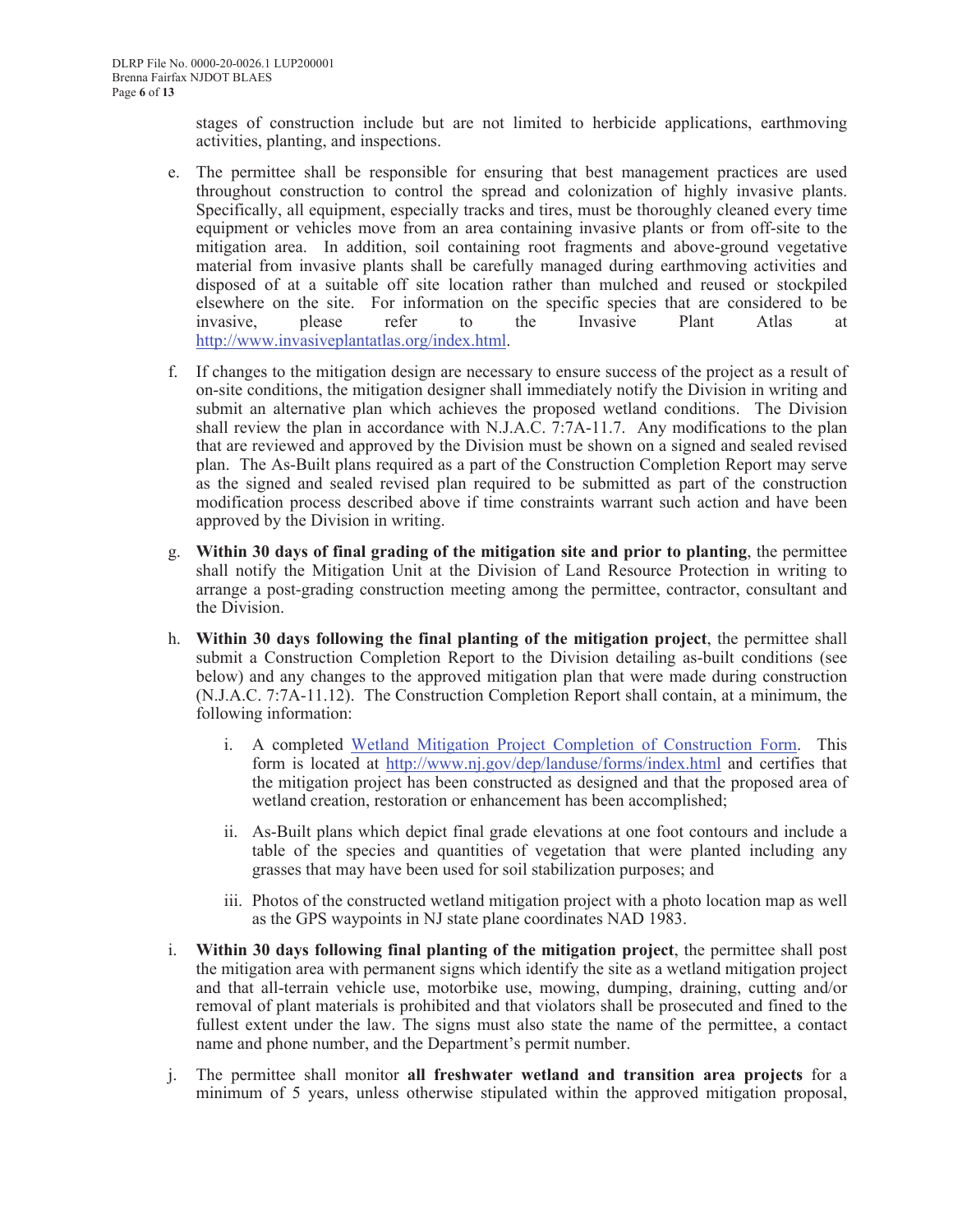beginning the first full growing season after the mitigation project has been completed. The permittee shall submit monitoring reports to the Division of Land Resource Protection no later than December 31<sup>st</sup> of each full monitoring year (N.J.A.C. 7:7A-11.12(g)). All monitoring reports must include the standard items identified in the checklist entitled, "Wetland Mitigation Monitoring Project Checklist", which can be found at http://www.nj.gov/dep/landuse/forms/index.html.

- k. Once the required monitoring period has expired and the permittee has submitted the final monitoring report, the Division will make the finding that the mitigation project is either a success or a failure. This mitigation project will be considered successful if the permittee demonstrates all of the following:
	- i. That the goals of the wetland mitigation project, including acreage and the required transition area, as stated in the approved wetland mitigation proposal and the permit have been satisfied. The permittee shall submit a field wetland delineation of the wetland mitigation project based on the Federal Manual for Identifying and Delineating Jurisdictional Wetlands (1989) which shows the exact acreage of State open waters, emergent, scrub/shrub and/or forested wetlands in the mitigation area;
	- ii. The site has an 85 percent survival and 85 percent area coverage of the mitigation plantings or target hydrophytes, which are species native to the area and similar to ones identified on the mitigation planting plan. All plant species in the mitigation area must be healthy and thriving and all trees must be at least five feet in height;
	- iii. The site has less than 10 percent coverage by invasive or noxious species.
	- iv. The site contains hydric soils or there is evidence of reduction occurring in the soil; and,
	- v. The proposed hydrologic regime as specified in the mitigation proposal has been satisfied.
- m. The permittee is responsible for assuming all liability for any corrective work necessary to meet the success criteria established above (N.J.A.C. 7:7A-11.12(i)). The Division will notify the permittee in writing if the mitigation project is considered a failure. Within 30 days of notification, the permittee shall submit a revised mitigation plan to meet the success criteria identified above for Division review and approval. The financial surety, if required, will not be released by the Division until such time that the permittee satisfies the success criteria as stipulated above.

#### RIPARIAN ZONE MITIGATION CONDITIONS:

- 1. **At least 90 days prior to commencing regulated activities authorized by this permit**, the permittee shall submit a proposal to mitigate for the temporary disturbance of 0.0211 ac of herbaceous riparian zone and 0.070 ac of grassed riparian zone, in addition to the permanent loss of 0.385 ac of forested riparian zone vegetation. The proposal shall be designed in accordance with the standards at N.J.A.C. 7:13-13. Activities authorized by this permit shall not begin until the permittee has obtained written approval of a mitigation plan from the Department  $(N.J.A.C. 7:13-13.2(b))$ .
- 2. **All mitigation shall be conducted prior to or concurrent with the regulated activity that causes the disturbance.** (N.J.A.C. 7:13-13.3(a)1). Concurrent means that at any given time, the mitigation must track at the same or greater percentage of completion as the project as a whole.
- 3. As of the date of this permit, there are no mitigation banks serving your project area. Additional banks may be approved at any time, so please contact the Mitigation Unit for the most up to date service area information if you would like additional options.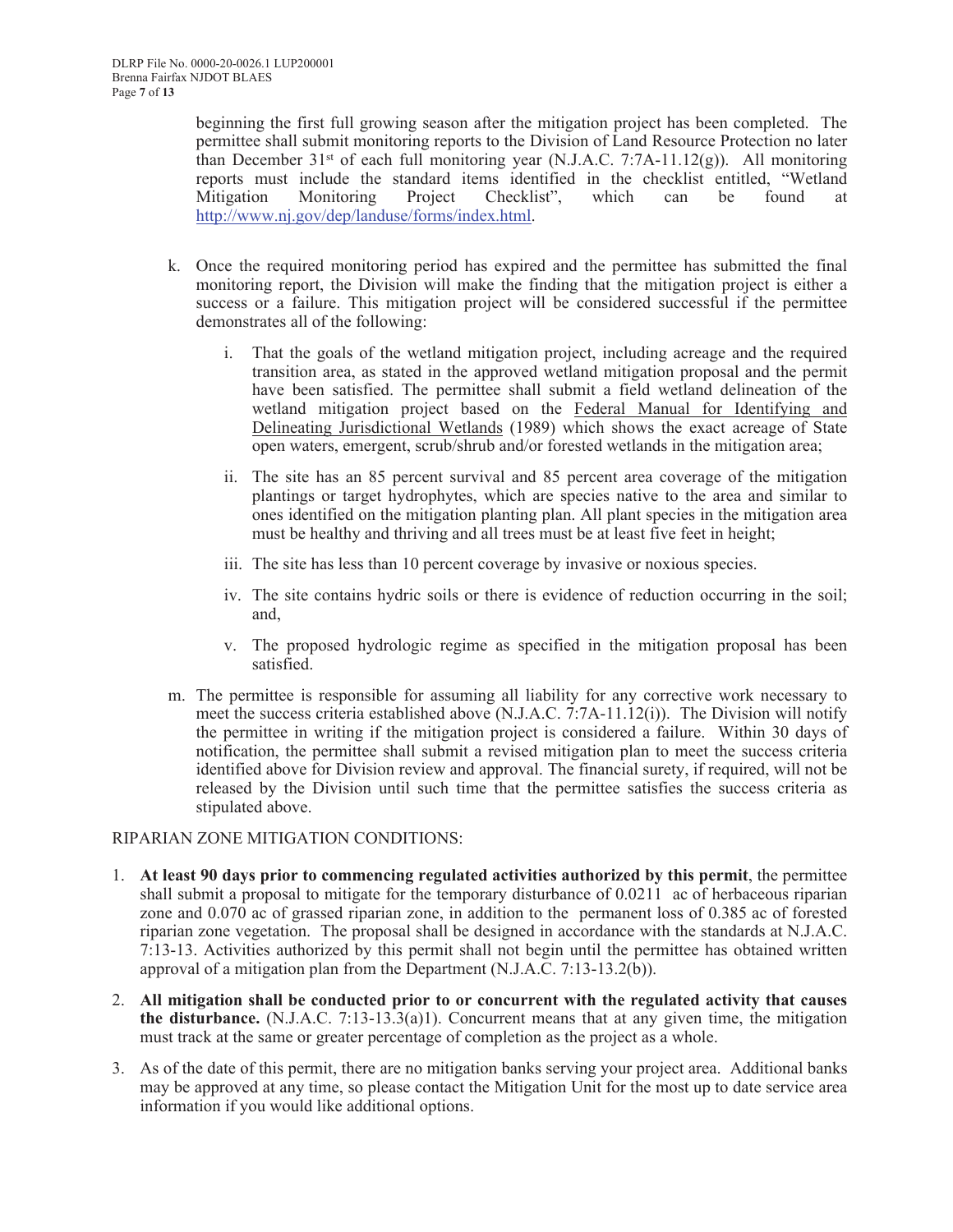4. If the permittee is considering conducting a creation, restoration or enhancement project, the following conditions shall apply:

**Prior to the initiation of regulated activities authorized by this permit,** the permittee shall sign a Department approved conservation restriction to protect the mitigation area from future development that would remove the vegetation planted. (N.J.A.C. 7:13-13.2(g)). The conservation restriction shall conform to the format and content of the rules at N.J.A.C. 7:13-14 and the Riparian Zone Mitigation Area model located at http://www.nj.gov/dep/landuse/forms/index.html. The restriction shall be included on the deed and recorded in the office of the County Clerk (the Registrar of Deeds and Mortgages in some counties) in the county wherein the lands of the mitigation project are located. A metes and bounds description shown on a map must be included within the recorded conservation restriction. Within 10 days of filing the conservation restriction, the permittee must send a copy of the conservation restriction to the attention of the Mitigation Unit Supervisor, NJDEP, Division of Land Resource Protection at Mail Code 501-02A, P.O. Box 420, Trenton, NJ 08625-0420.

- 5. For creation and restoration projects, the permittee shall obtain a secured bond or other financial surety acceptable to the Division from a firm licensed to provide such services in New Jersey. (N.J.A.C. 7:13- 13.15)
- 6. The permittee shall monitor the riparian project for at least 5 years beginning the year after the riparian zone mitigation project has been completed (N.J.A.C. 7:13-13.12(c)). **The permittee shall submit monitoring reports to the Division of Land Resource Protection, no later than December 31st of each full monitoring year**.
	- a. All monitoring reports except the final one should include the requirements and goals of the mitigation proposal and a detailed explanation of the ways in which the mitigation has or has not achieved progress toward those goals. If mitigation has not achieved progress, the report shall also include a list of corrective actions to be implemented and a timeline for completion.
	- b. The final monitoring report must include documentation and data demonstrating that:
		- i. The goals of the riparian zone mitigation as stated in the approved riparian zone mitigation proposal and the permit conditions have been satisfied.
		- ii. At least 85 percent of the mitigation plantings have survived and that at least 85 percent of the mitigation area is established with native species similar to ones identified on the mitigation planting plan. All plant species in the mitigation area must be healthy and thriving. All trees must be at least 5 feet in height; and
		- iii. The site is less than 10 percent occupied by invasive or noxious species; and
		- iv. The conservation restriction for the mitigation site has been executed and recorded.
	- 7. If the riparian mitigation project does not meet the success criteria established above the project shall be considered a failure and the permittee shall submit a revised riparian mitigation plan. The revised plan shall be submitted within 60 days of receipt of notification from the Division indicating the riparian mitigation project was a failure.
	- 8. If the Division determines that the riparian zone mitigation project is not constructed in conformance with the approved plan, the permittee will be notified in writing by the Department and will have 60 days to submit a proposal to indicate how the project will be corrected.

For preservation projects, the application shall provide documentation showing that the proposed preservation area will fully compensate in accordance with N.J.A.C. 7:13-13.13 for the loss of functions and values caused by the disturbance.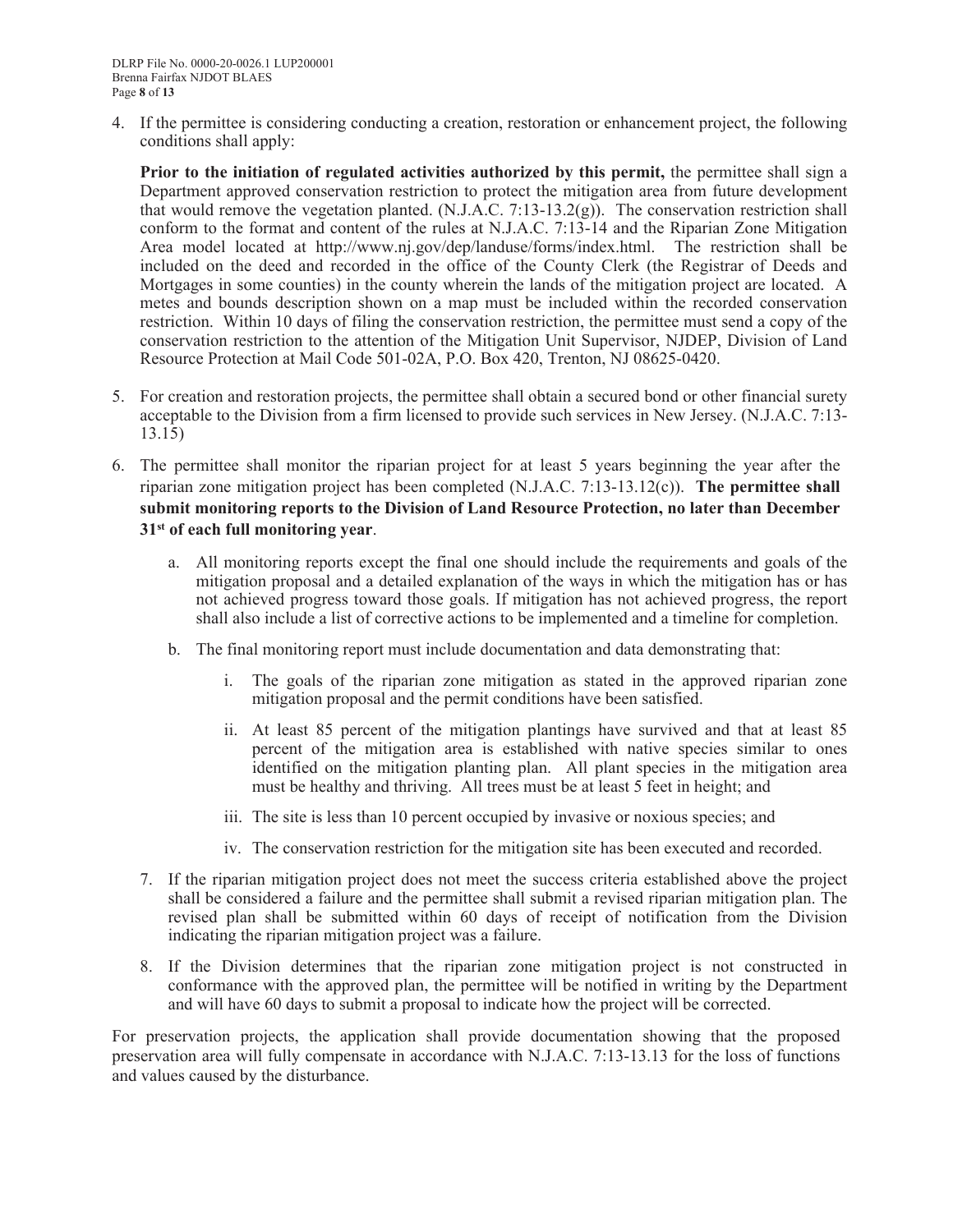# **STANDARD CONDITIONS:**

- 1. The issuance of a permit shall in no way expose the State of New Jersey or the Department to liability for the sufficiency or correctness of the design of any construction or structure(s). Neither the State nor the Department shall, in any way, be liable for any loss of life or property that may occur by virtue of the activity or project conducted as authorized under a permit.
- 2. The issuance of a permit does not convey any property rights or any exclusive privilege.
- 3. The permittee shall obtain all applicable Federal, State, and local approvals prior to commencement of regulated activities authorized under a permit.
- 4. A permittee conducting an activity involving soil disturbance, the creation of drainage structures, or changes in natural contours shall obtain any required approvals from the Soil Conservation District or designee having jurisdiction over the site.
- 5. The permittee shall take all reasonable steps to prevent, minimize, or correct any adverse impact on the environment resulting from activities conducted pursuant to the permit, or from noncompliance with the permit.
- 6. The permittee shall immediately inform the Department of any unanticipated adverse effects on the environment not described in the application or in the conditions of the permit. The Department may, upon discovery of such unanticipated adverse effects, and upon the failure of the permittee to submit a report thereon, notify the permittee of its intent to suspend the permit.
- 7. The permittee shall immediately inform the Department by telephone at (877) 927-6337 (WARN DEP hotline) of any noncompliance that may endanger public health, safety, and welfare, or the environment. The permittee shall inform the Division of Land Resource Protection by telephone at (609) 777-0454 of any other noncompliance within two working days of the time the permittee becomes aware of the noncompliance, and in writing within five working days of the time the permittee becomes aware of the noncompliance. Such notice shall not, however, serve as a defense to enforcement action if the project is found to be in violation of this chapter. The written notice shall include:
	- i. A description of the noncompliance and its cause;
	- ii. The period of noncompliance, including exact dates and times;
	- iii. If the noncompliance has not been corrected, the anticipated length of time it is expected to continue; and
	- iv. The steps taken or planned to reduce, eliminate, and prevent recurrence of the noncompliance.
- 8. Any noncompliance with a permit constitutes a violation of this chapter and is grounds for enforcement action, as well as, in the appropriate case, suspension and/or termination of the permit.
- 9. It shall not be a defense for a permittee in an enforcement action that it would have been necessary to halt or reduce the authorized activity in order to maintain compliance with the conditions of the permit.
- 10. The permittee shall employ appropriate measures to minimize noise where necessary during construction, as specified in N.J.S.A. 13:1G-1 et seq. and N.J.A.C. 7:29.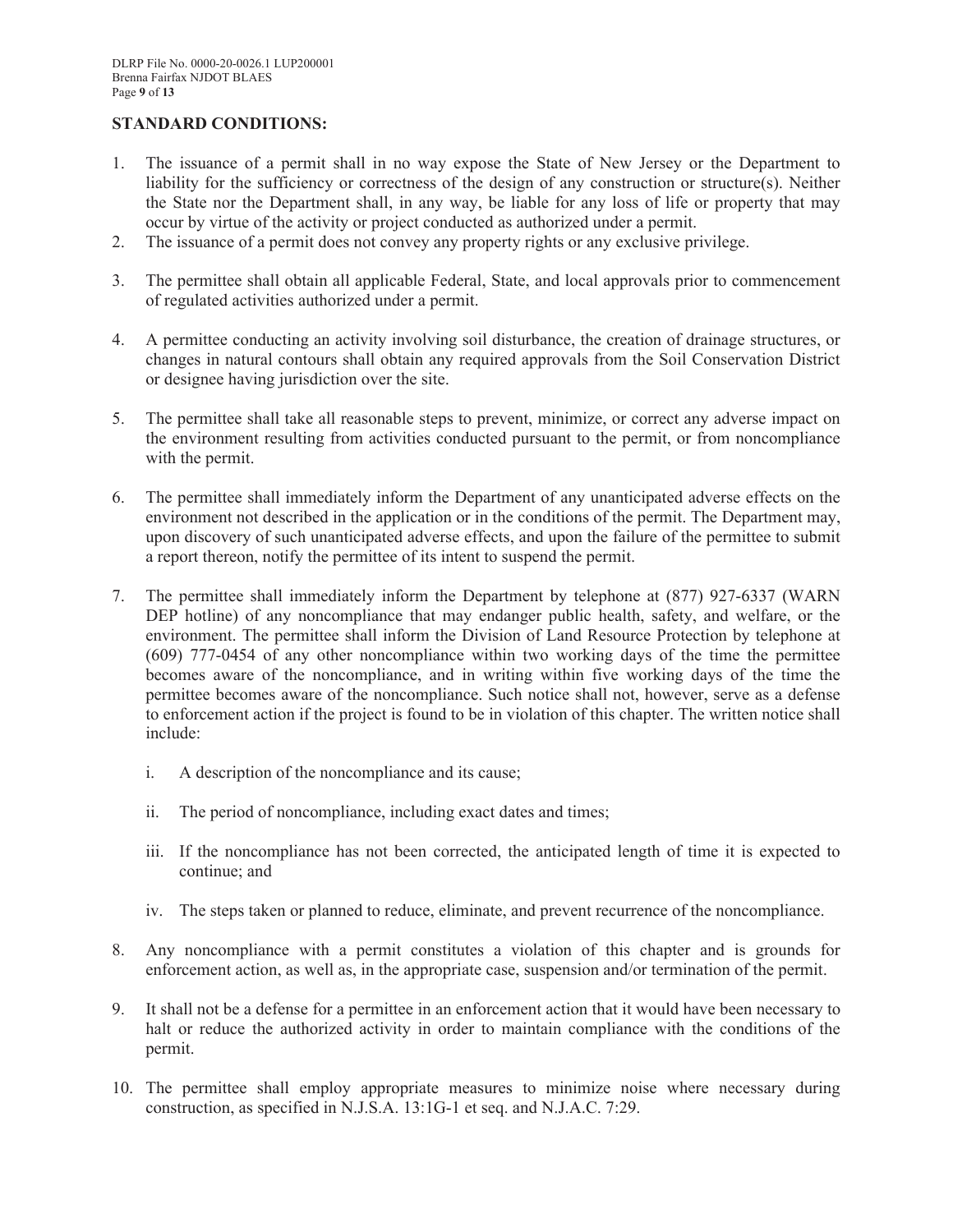- 11. The issuance of a permit does not relinquish the State's tidelands ownership or claim to any portion of the subject property or adjacent properties.
- 12. The issuance of a permit does not relinquish public rights to access and use tidal waterways and their shores.
- 13. The permittee shall allow an authorized representative of the Department, upon the presentation of credentials, to:
	- i. Enter upon the permittee's premises where a regulated activity, project, or development is located or conducted, or where records must be kept under the conditions of the permit;
	- ii. Have access to and copy, at reasonable times, any records that must be kept under the conditions of the permit;
	- iii. Inspect, at reasonable times, any facilities, equipment, practices, or operations regulated or required under the permit. Failure to allow reasonable access under this paragraph shall be considered a violation of this chapter and subject the permittee to enforcement action; and
	- iv. Sample or monitor at reasonable times, for the purposes of assuring compliance or as otherwise authorized by the Federal Act, by the Freshwater Wetlands Protection Act, or by any rule or order issued pursuant thereto, any substances or parameters at any location.
- 14. The permittee shall not cause or allow any unreasonable interference with the free flow of a regulated water by placing or dumping any materials, equipment, debris or structures within or adjacent to the channel while the regulated activity, project, or development is being undertaken. Upon completion of the regulated activity, project, or development, the permittee shall remove and dispose of in a lawful manner all excess materials, debris, equipment, and silt fences and other temporary soil erosion and sediment control devices from all regulated areas.
- 15. The permittee and its contractors and subcontractors shall comply with all conditions, site plans, and supporting documents approved by the permit.
- 16. All conditions, site plans, and supporting documents approved by a permit shall remain in full force and effect, so long as the regulated activity, project, or development, or any portion thereof, is in existence, unless the permit is modified pursuant to the rules governing the herein approved permits.
- 17. The permittee shall perform any mitigation required under the permit in accordance with the rules governing the herein approved permits.
- 18. If any condition or permit is determined to be legally unenforceable, modifications and additional conditions may be imposed by the Department as necessary to protect public health, safety, and welfare, or the environment.
- 19. Any permit condition that does not establish a specific timeframe within which the condition must be satisfied (for example, prior to commencement of construction) shall be satisfied within six months of the effective date of the permit.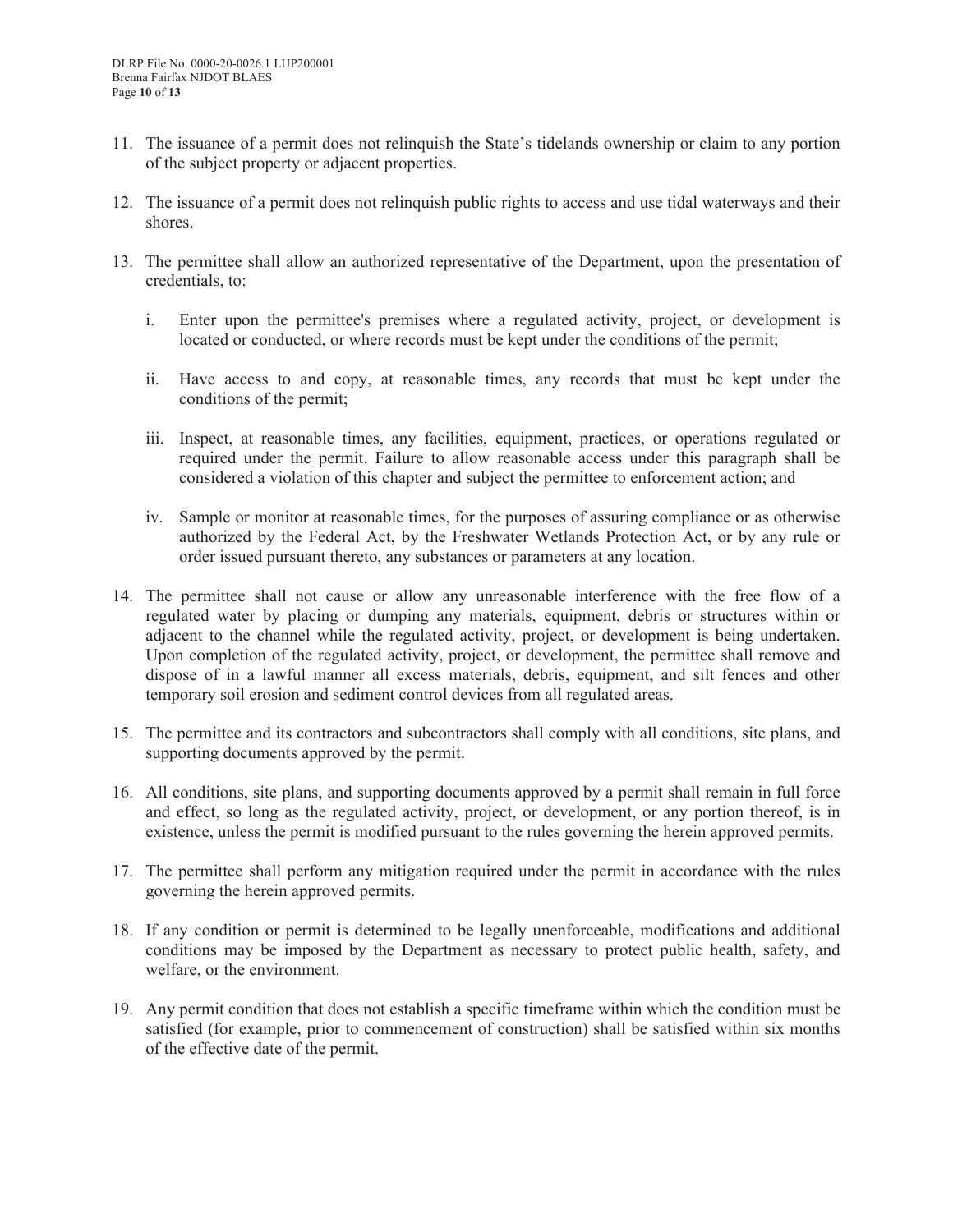- 20. A copy of the permit and all approved site plans and supporting documents shall be maintained at the site at all times and made available to Department representatives or their designated agents immediately upon request.
- 21. The permittee shall provide monitoring results to the Department at the intervals specified in the permit.
- 22. A permit shall be transferred to another person only in accordance with the rules governing the herein approved permits.
- 23. A permit can be modified, suspended, or terminated by the Department for cause.
- 24. The submittal of a request to modify a permit by the permittee, or a notification of planned changes or anticipated noncompliance, does not stay any condition of a permit.
- 25. Where the permittee becomes aware that it failed to submit any relevant facts in an application, or submitted incorrect information in an application or in any report to the Department, it shall promptly submit such facts or information.
- 26. The permittee shall submit written notification to the Bureau of Coastal and Land Use Compliance and Enforcement, 401 East State Street, 4th Floor, PO Box 420, Mail Code 401-04C, Trenton, NJ 08625, at least three working days prior to the commencement of regulated activities.
- 27. The permittee shall record the permit, including all conditions listed therein, with the Office of the County Clerk (the Registrar of Deeds and Mortgages, if applicable) of each county in which the site is located. The permit shall be recorded within 30 calendar days of receipt by the permittee, unless the permit authorizes activities within two or more counties, in which case the permit shall be recorded within 90 calendar days of receipt. Upon completion of all recording, a copy of the recorded permit shall be forwarded to the Division of Land Resource Protection at the address listed on page one of this permit.

# **APPROVED PLAN(S):**

The drawing(s) hereby approved consist of two hundred fifty nine (259) sheet(s) prepared by McCormick Taylor Inc, dated November, 2020, unrevised, unless otherwise noted, and collectively entitled:

"NEW JERSEY DEPARTMENT OF TRANSPORTATION, PLANS OF ROUTE 70, ROUTE 38 TO COOPER AVE, CONTRACT NO. 000113380, PENNSAUKEN TOWNSHIP, CHEERY HILL TOWNSHIP, EVESHAM TOWNSHIP, CAMDEN COUNTY, BURLINGTON COUNTY",

- "PERMIT PLANS", sheet nos. PK-1 of PK-1,
- "PERMIT PLANS" sheet PP-1, PP-28, and PP-28A of PP-98, last revised 12/10/21, "PERMIT PLANS", sheet no. PP-4, PP-4A, PP-9, PP-19, PP-36, PP-36A, PP-50, PP-50A, PP-51, PP-51A, PP-55, PP-56, PP-56A, PP-64, PP-64A, PP-66, PP-68, PP-70, PP-73, PP-73A, PP-74, PP-74A, PP-77, PP-77A, PP-91, PP-92, PP-94, PP-97, PP-97A, 29
- "DRAINAGE PLANS", sheets D-1 through D-84,
- "CONSTRUCTION PLANS", sheets C-2 through C-98,
- "CONSTRUCTION DETAILS", sheets DTL-13 through DTL-18, DTL-21 through DTL-24, DTL-27 through DTL-30, and DTL-32 through DTL-33,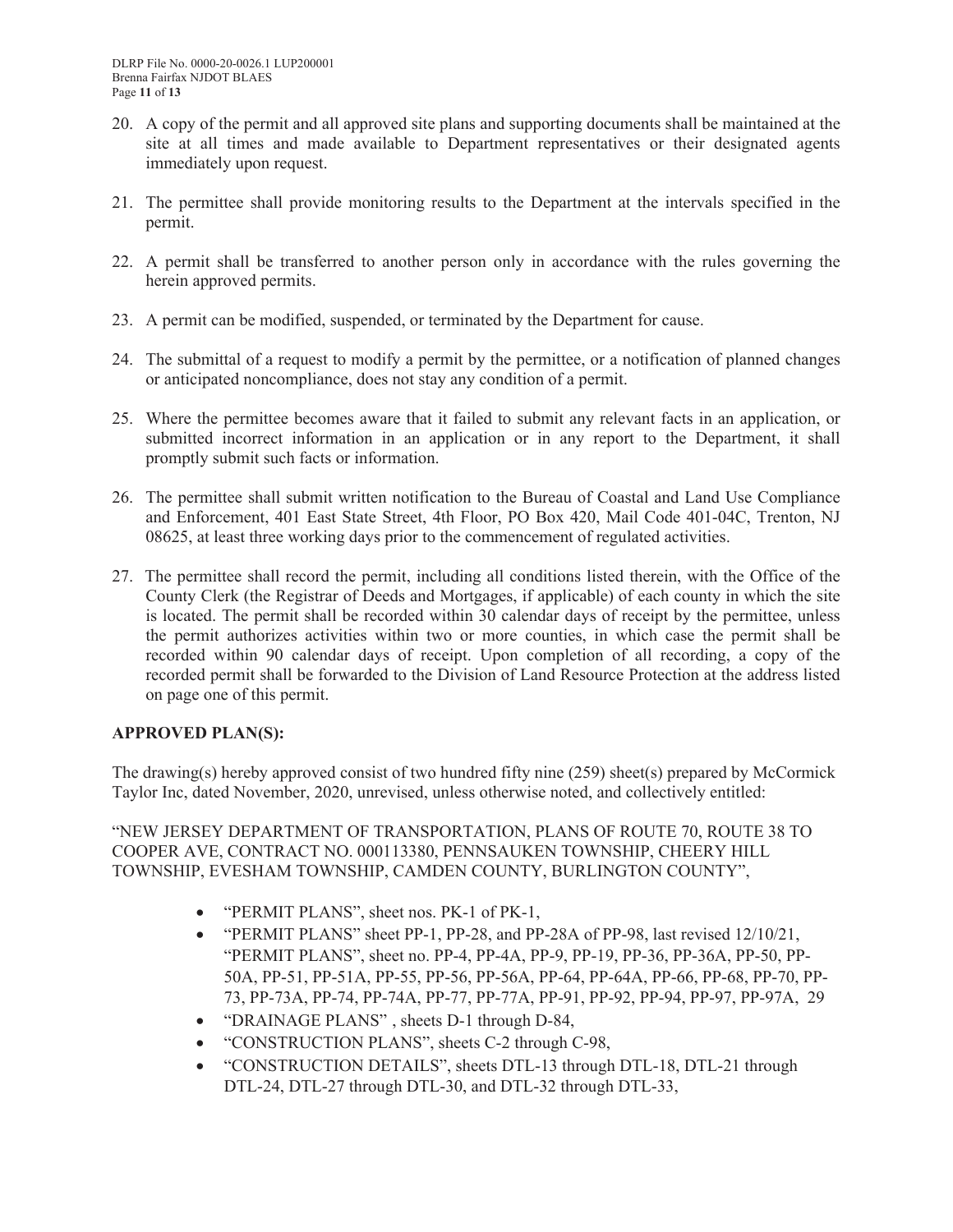# "ROUTE 70 AND MCLELLAN AVENUE OVRER CHANDLERS RUN"

- "GENERAL PLAN AND ELEVATION", sheets B-3, of B-90,
- "HEADWALL ELEVATION", sheet B-10 of B-90,
- "HEADWALL SECTIONS", sheet B-11 of B-90,
- "JUNCTION CHAMBER DETAILS &EXCAVATION PAY LIMITS", sheet B-24 of B-90,

# "ROUTE 70 OVER CROPWELL'S BROOK"

- "GENERAL PLAN AND ELEVATION", sheet B-26 of B-90,
- "TYPICAL SECTION", sheet B-27 of B-90,
- "SOUTH HEADWALL FOOTING PLAN", sheet B-35 of B-90,
- "NORTH HEADWALL FOOTING PLAN", sheet B-36 of B-90,
- "WINGWALL A", sheet B-37 of B-90,
- "WINGWALL B", sheet B-38 of B-90,
- "WINGWALL C", sheet B-39 of B-90,
- "WINGWALL D ELEVATION", sheet B-40 of B-90,
- "WINGWALL D SECTIONS", sheet B-41 of B-90,
- "SOUTH HEADWALL", sheet B-42 of B-90,
- "NORTH HEADWALL", sheet B-43 of B-90,
- "TYPICAL CULVERT SECTION & REINFORCEMENT DETAILS", sheet B-44 of B-90,
- "EXCAVATION PAY LIMITS", sheet B-47 of B-90,

# "ROUTE 70, CONESTROGA DRIVE AND OLD MARLTON PIKE OVER PENNSAUKEN CREEK"

- "GENERAL PLAN", sheet B-50 of B-90,
- "SOUTH HEADWALL PLAN AND ELEVATION", sheet B-60 of B-90,
- "NORTH HEADWALL PLAN AND ELEVATION", sheet B-61 of B-90,
- "SOUTH HEADWALL FOOTING PLAN", sheet B-62 of B-90,
- "NORTH HEADWALL FOOTING PLAN", sheet B-63 of B-90,
- "WINGWALL A", sheet B-64 of B-90,
- "WINGWALL B", sheet B-65 of B-90,
- "WINGWALL C", sheet B-66 of B-90,
- "WINGWALL C SECTIONS", sheet B-67 of B-90,
- "WINGWALL D", sheet B-68 of B-90,
- "SOUTH HEADWALL 1", sheet B-69 of B-90,
- "SOUTH HEADWALL 2", sheet B-70 of B-90,
- "NORTH HEADWALL 1", sheet B-71 of B-90,
- "NORTH HEADWALL 2", sheet B-72 of B-90,
- "NORTH HEADWALL 3", sheet B-73 of B-90,

# **APPEAL OF DECISION:**

Any person who is aggrieved by this decision may submit an adjudicatory hearing request within 30 calendar days after public notice of the decision is published in the DEP Bulletin (available at www.nj.gov/dep/bulletin). If a person submits the hearing request after this time, the Department shall